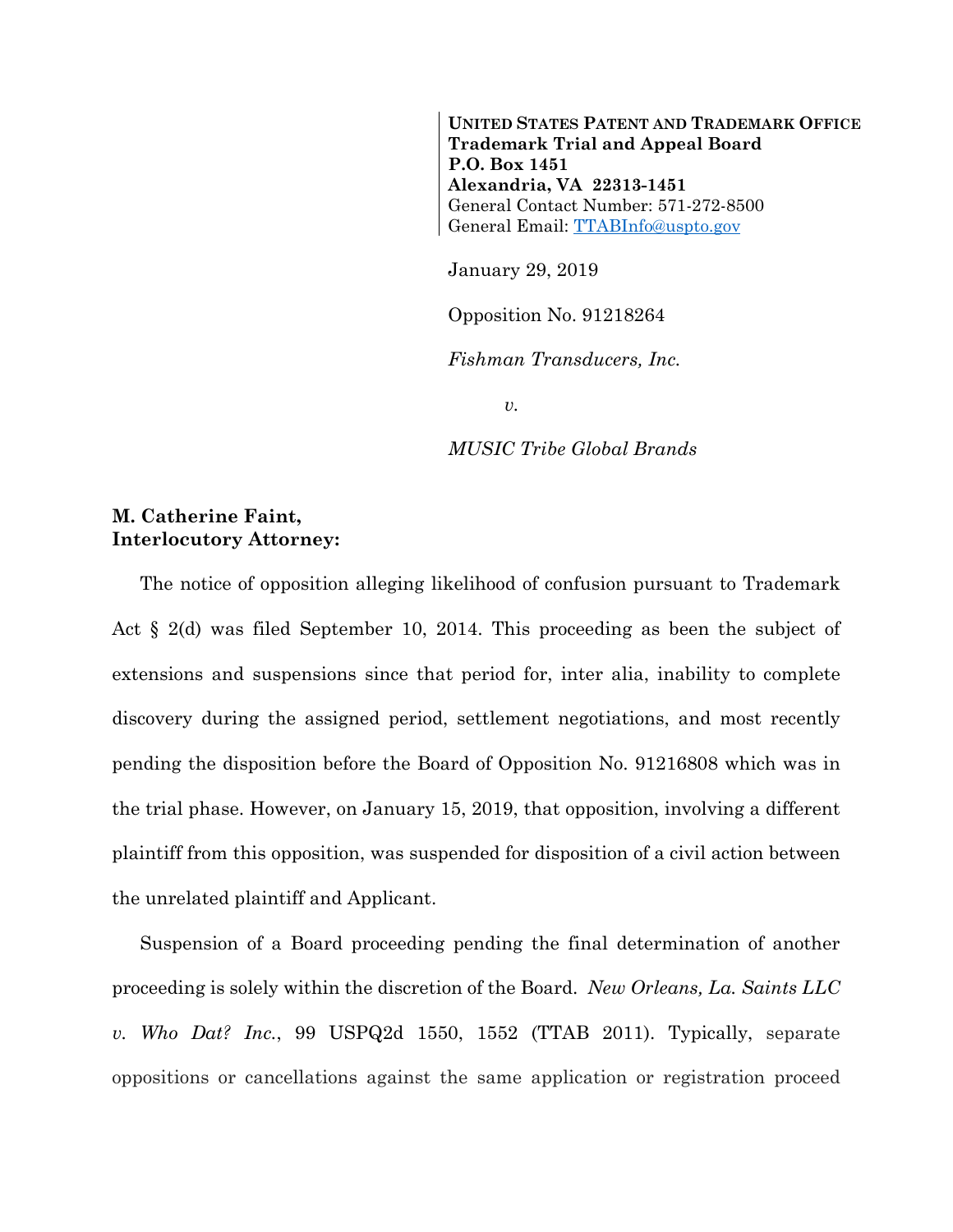l

simultaneously. *Id.* The Board will seldom grant a motion to suspend a proceeding pending disposition of Board proceedings brought by unrelated plaintiffs against the same application or registration, absent the consent of the other parties in order to avoid potential prejudice to those who did not consent to suspension. *Id.*1

 In view thereof, the parties' motion to suspend pending disposition of Opposition No. 91216808 is **denied**.

Proceedings are resumed. Dates are reset as set out below.

| <b>Expert Disclosures Due</b>               | 3/3/2019   |
|---------------------------------------------|------------|
| Discovery Closes                            | 4/2/2019   |
| <b>Plaintiff's Pretrial Disclosures Due</b> | 5/17/2019  |
| Plaintiff's 30-day Trial Period Ends        | 7/1/2019   |
| Defendant's Pretrial Disclosures Due        | 7/16/2019  |
| Defendant's 30-day Trial Period Ends        | 8/30/2019  |
| Plaintiff's Rebuttal Disclosures Due        | 9/14/2019  |
| Plaintiff's 15-day Rebuttal Period Ends     | 10/14/2019 |
| Plaintiff's Opening Brief Due               | 12/13/2019 |
| Defendant's Brief Due                       | 1/12/2020  |
| Plaintiff's Reply Brief Due                 | 1/27/2020  |
| Request for Oral Hearing (optional) Due     | 2/6/2020   |

Generally, the Federal Rules of Evidence apply to Board trials. Trial testimony is taken and introduced out of the presence of the Board during the assigned testimony periods. The parties may stipulate to a wide variety of matters, and many requirements relevant to the trial phase of Board proceedings are set forth in Trademark Rules 2.121 through 2.125. These include pretrial disclosures, the

<sup>&</sup>lt;sup>1</sup> The parties should be aware that any amendments to, or voluntary abandonment of, the opposed application must be made with the consent of all opposers, even those involved in the unrelated action. *Id. See* Trademark Rules 2.133(a) and 2.135.